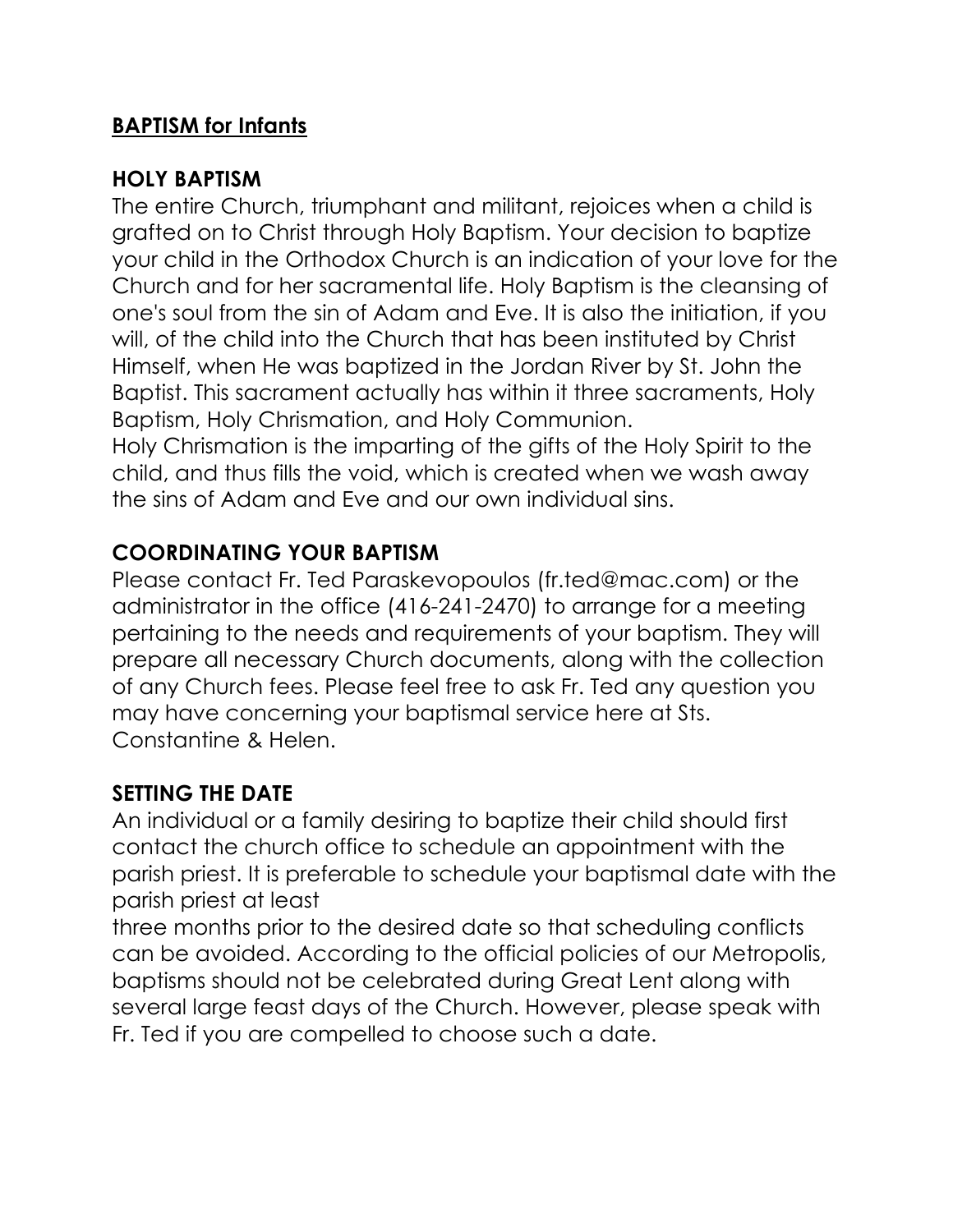## **BAPTISM: SPIRITUAL PRESUPPOSITIONS**

Due to the fact that Baptism is a Holy Sacrament, it cannot be celebrated in a spiritual vacuum.

This, therefore, presupposes that:

- 1. The person to be baptized has never been baptized before in the Orthodox Church.
- 2. If someone has been baptized in the name of the Father, Son and Holy Spirit, in another Church -and wish to join the Orthodox Church, they need to be baptized again. However, for Roman Catholics, Oriental Orthodox Christians, re-baptism is not required, only Holy Chrismation is sufficient to 'make whole anything that is lacking', and to join the individual to the Orthodox Church.

# **SCHEDULING**

Any time 40 days after birth are permitted for infant baptisms. In cases of an emergency, this requirement is waived and can be done immediately after birth if there is a concern. Otherwise, we recommend the child be between 3-6 months—they tend to be a little calmer than newborns and less feisty than older infants. When you look for a time of the day, keep in mind your baby's schedule. Try to aim for a time during which the child will be well fed and well rested. Grumpy babies make baptisms less enjoyable for themselves and sometimes everybody else as well, though it is no fault of their own. The full baptismal service generally takes 45 minutes.

### **GODPARENTS**

The "koumbaro" or "koumbara"- the sponsor who will participate sacramentally in the service by speaking on behalf of the child, or standing with the adult, as they accept Christ and renounce the devil, along with placing oil on the individual and receiving them as they come out of the Baptismal font, must be an Orthodox Christian "In Good Standing" and a steward/member of his/her parish. "In Good Standing" means that they may not have gotten married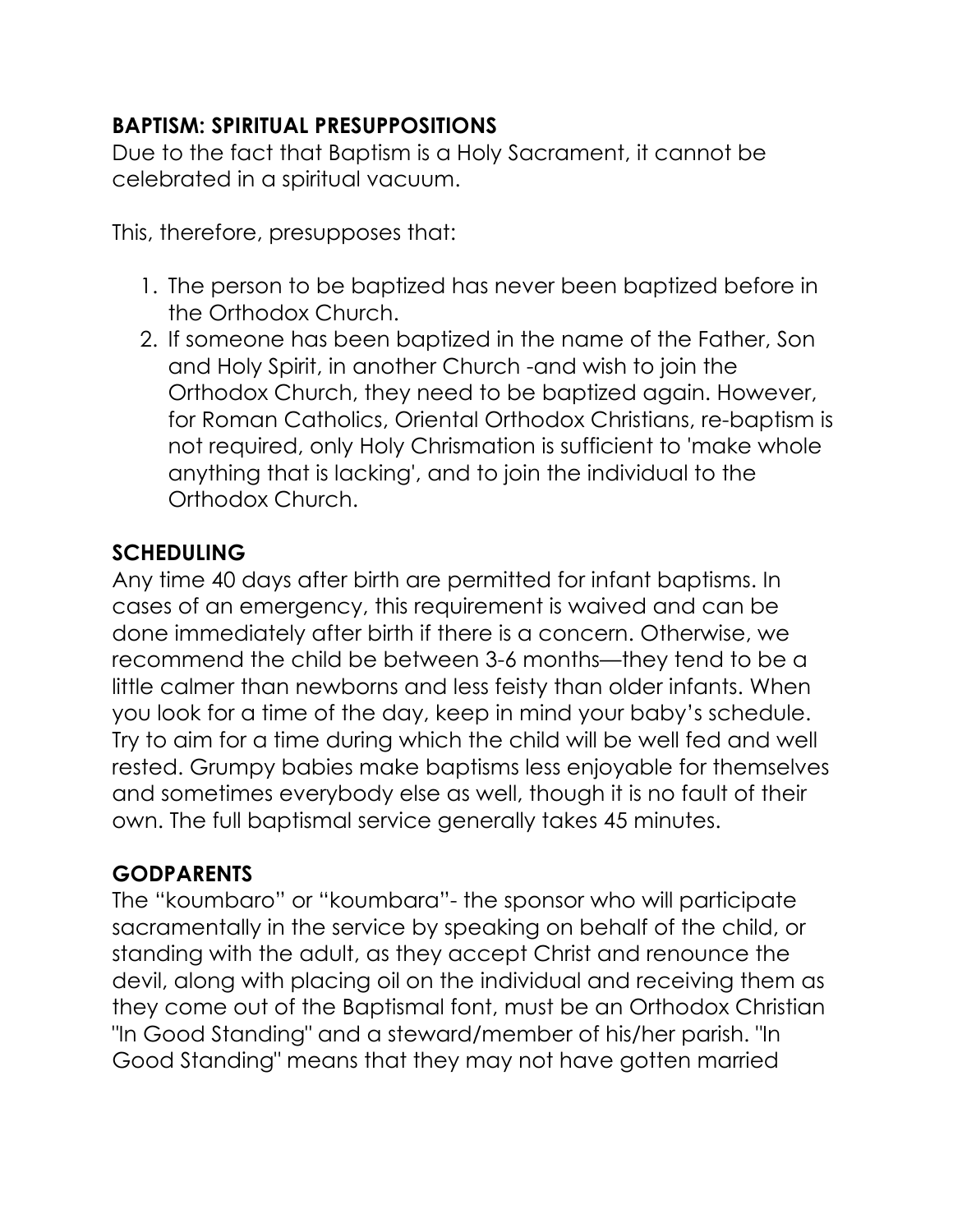outside the church or participated in any foreign sacraments, as this would excommunicate them from the Orthodox Church. They are charged with being the spiritual parents of those baptized, to raise them in the Orthodox Church. If one is not Orthodox, then this role cannot be fulfilled. If the "koumbaro" or koumbara," is from another Orthodox parish, they must provide proof from his/her parish priest certifying his/her active stewardship/membership in the Church.

**NOTE: Honorary witnesses** (who may or may not be Orthodox) may also be included and assist, as long as there is one main Orthodox sponsor. They, as well as the parents, may assist in holding the child during the service at various points, especially if it keeps baby happy and relaxed.

## **REQUIREMENTS to Serve as a Godparent**

- 1. Must be a baptized Orthodox Christian
- 2. Must be an **active** Orthodox Christian (attend church regularly and receives Holy Confession and Holy Communion often)
- **3. Must know the Lord's Prayer and the Nicene Creed off my heart.**
- 4. A registered and paid member of our Parish.
- 5. If married, must have been in an Orthodox Church.
- 6. If married in the Orthodox Church and are now divorced, they need to obtain an Ecclesiastical Divorce Decree.
- 7. If they are from another Orthodox jurisdiction (or country) they must present a letter of good standing from his or her home Parish Priest.
- **8.** Must understand that by participating in the sacrament in this manner, the Godparent is making a pledge to guide and support their Godchild by **taking them to Church**, **speaking to them about Christ and the faith**, and to **model a healthy Orthodox Christian lifestyle to their Godchild.**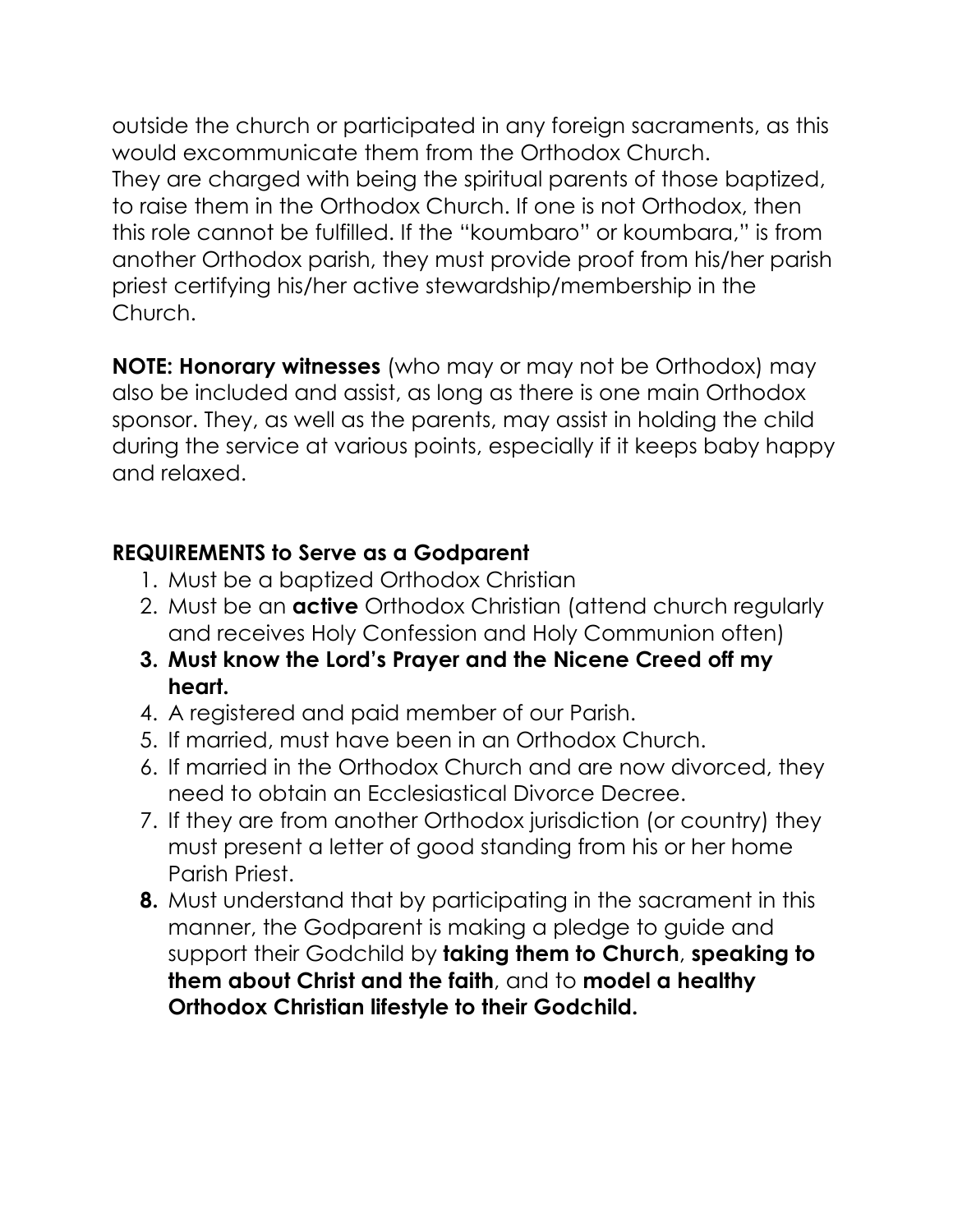## **VISITING CLERGY**

Guest clergy, in Communion with the Orthodox Church, may participate in a baptism at Sts. Constantine & Helen Greek Orthodox Church. Canonically, it is the responsibility of the priest from where the baptism is taking place to extend an invitation to any and all visiting clergy. Orthodox Christian clergymen in communion with the Metropolis are welcome to participate in the celebration of sacraments at Sts. Constantine & Helen with the blessings of our pastor.

# **PHOTOGRAPHY AND VIDEOTAPING**

Photographs of your baptism are permitted but should not in any way impede or distract from the celebration of the sacrament. Photographers should be quiet and respectful; the use of a flash is allowed. If you are planning on professional photography and videography, please ask that your photographer arrive early at the Church so that guidelines can be laid out. Also, please ask guests to be respectful of the professional's space, for your benefit.

# **ITEMS NEEDED**

The following items are either provided by the parents or the Godparents.

- 1. Cross & Chain
- 2. White Outfit for after the Service
- 3. A Small Bottle of Olive Oil
- 4. A Bar of Ivory soap
- 5. 1 white hand towel
- 6. 1 Large White Bath Towel (If a double baptism bring 2)
- 7. 1 Large Candle (If a double baptism bring 2)

# **DAYS WHEN BAPTISMS ARE NOT PERMITTED**

Baptisms may not be performed:

- 1. From Christmas Day through the Feast of Theophany (December 25 - January 6)
- 2. During Holy Week, or on any of the Great Feast days of the Lord.